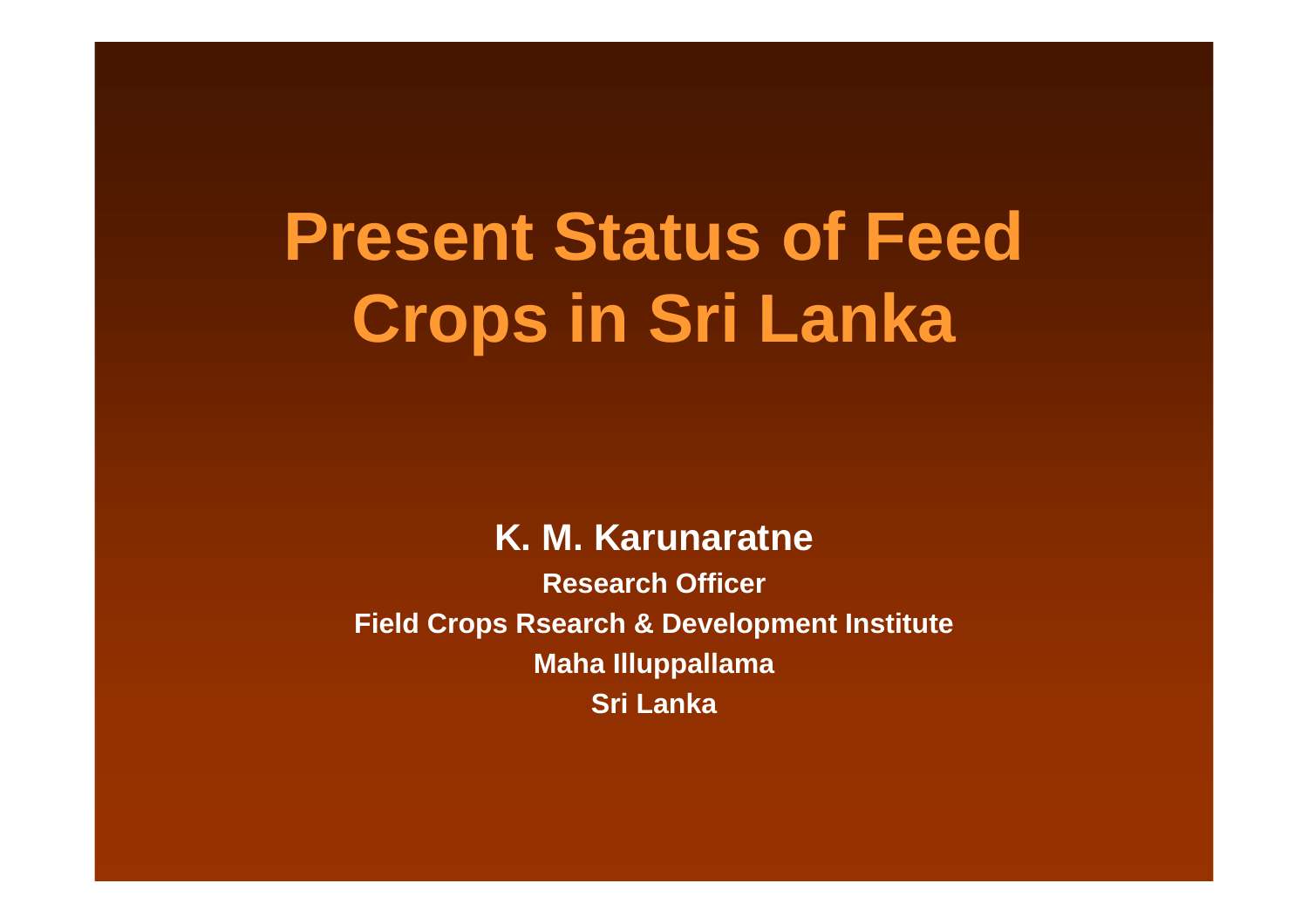# Potential Field Crops...

• Grain Crops

- Maize, Sorghum etc.

• Pulses

- Soybean
- Root & Tuber Crops
	- Manioc

• Others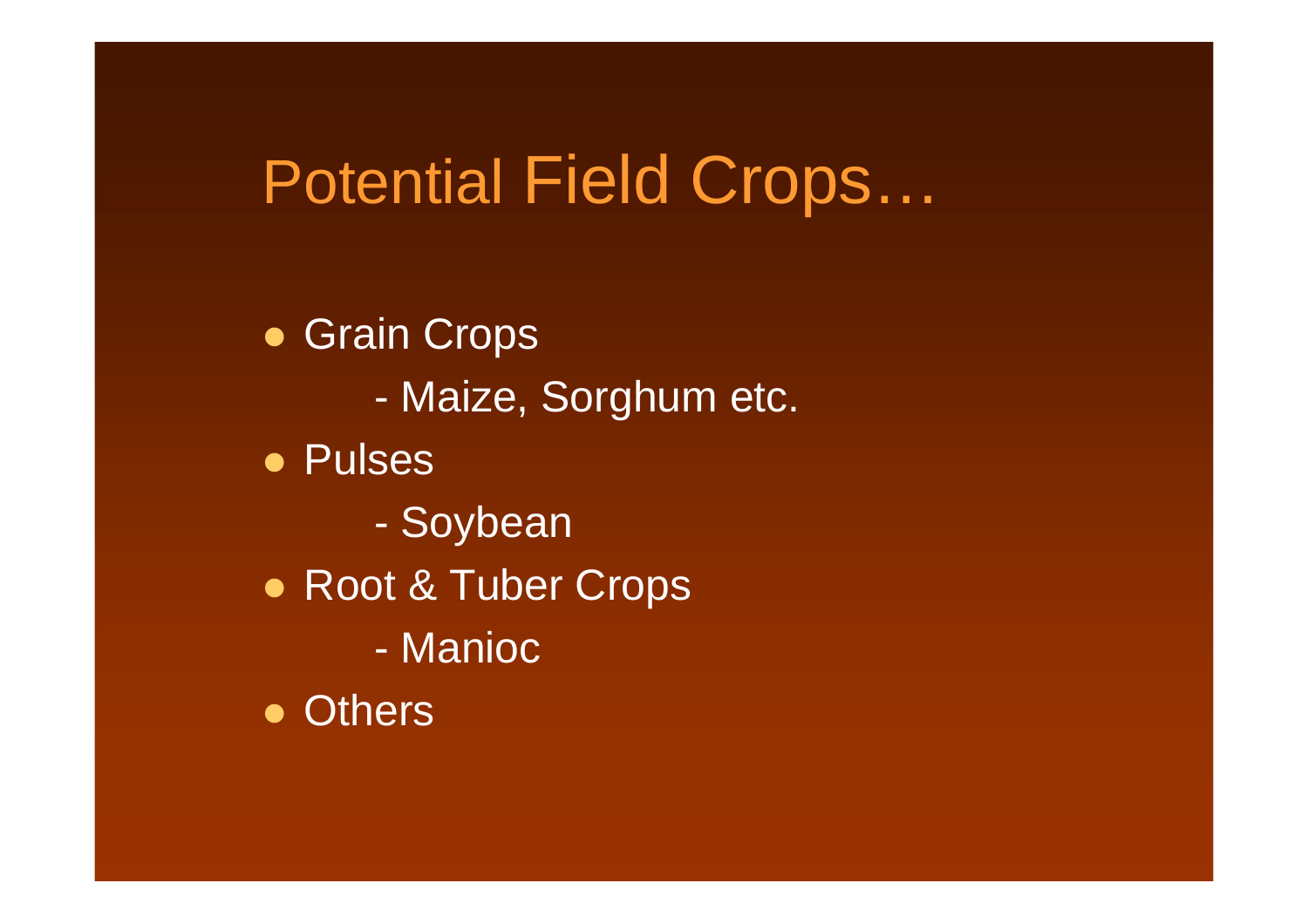#### **Maize**

- $\bullet$  Present Production
	- Major season (*maha)*
	- Rainfed; highland 30% of OFC area
	- -Mostly small farmers( 1 – 1.5 ha)
	- 30% 40% green cobs
- Minor Season(*yala*)
	- -- Irrigated lowland
	- > 50% green cobs
- Throughout the year
	- -Green cobs; all over the country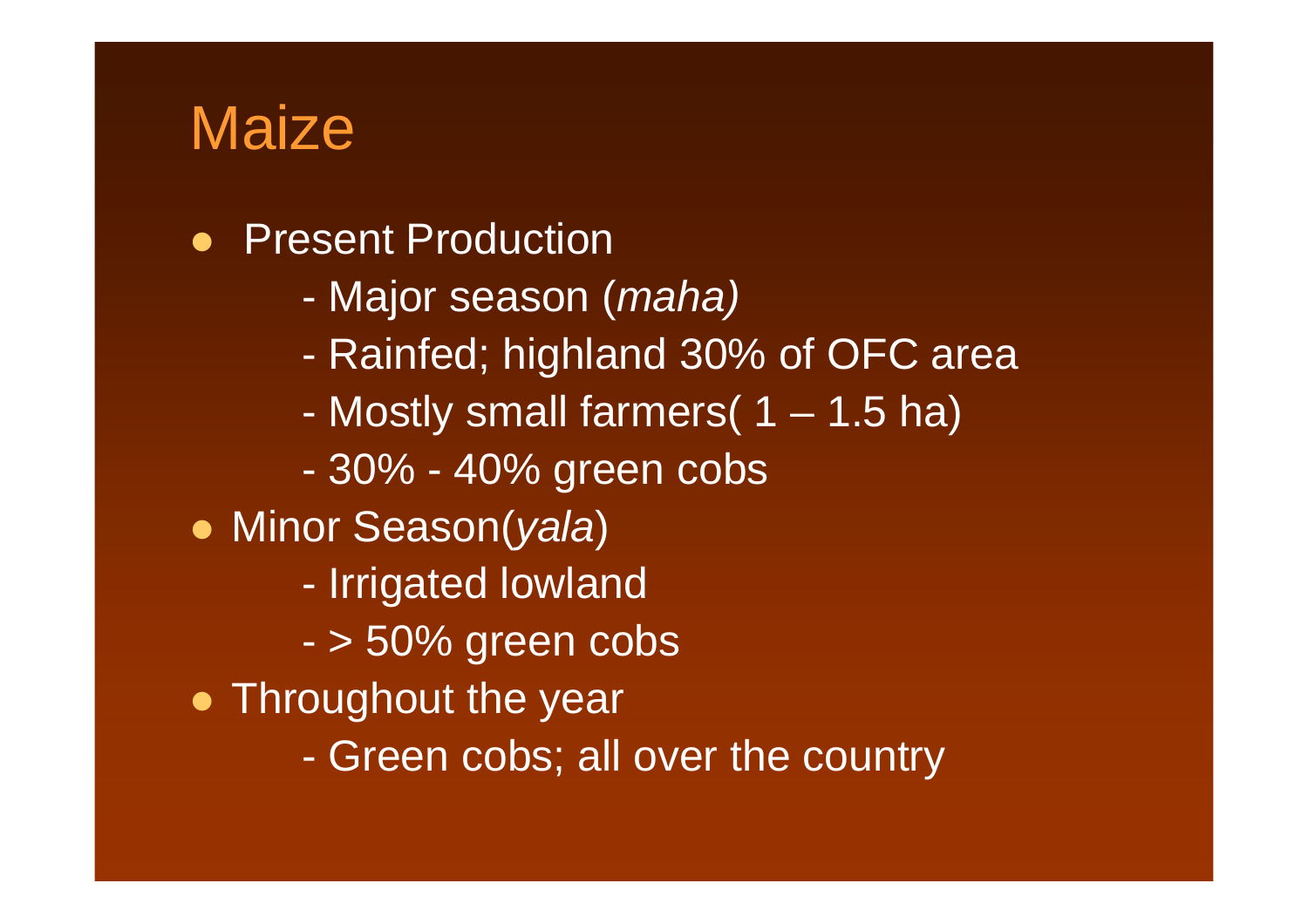# Extents(ha) and Production(mt) of maize during minor season

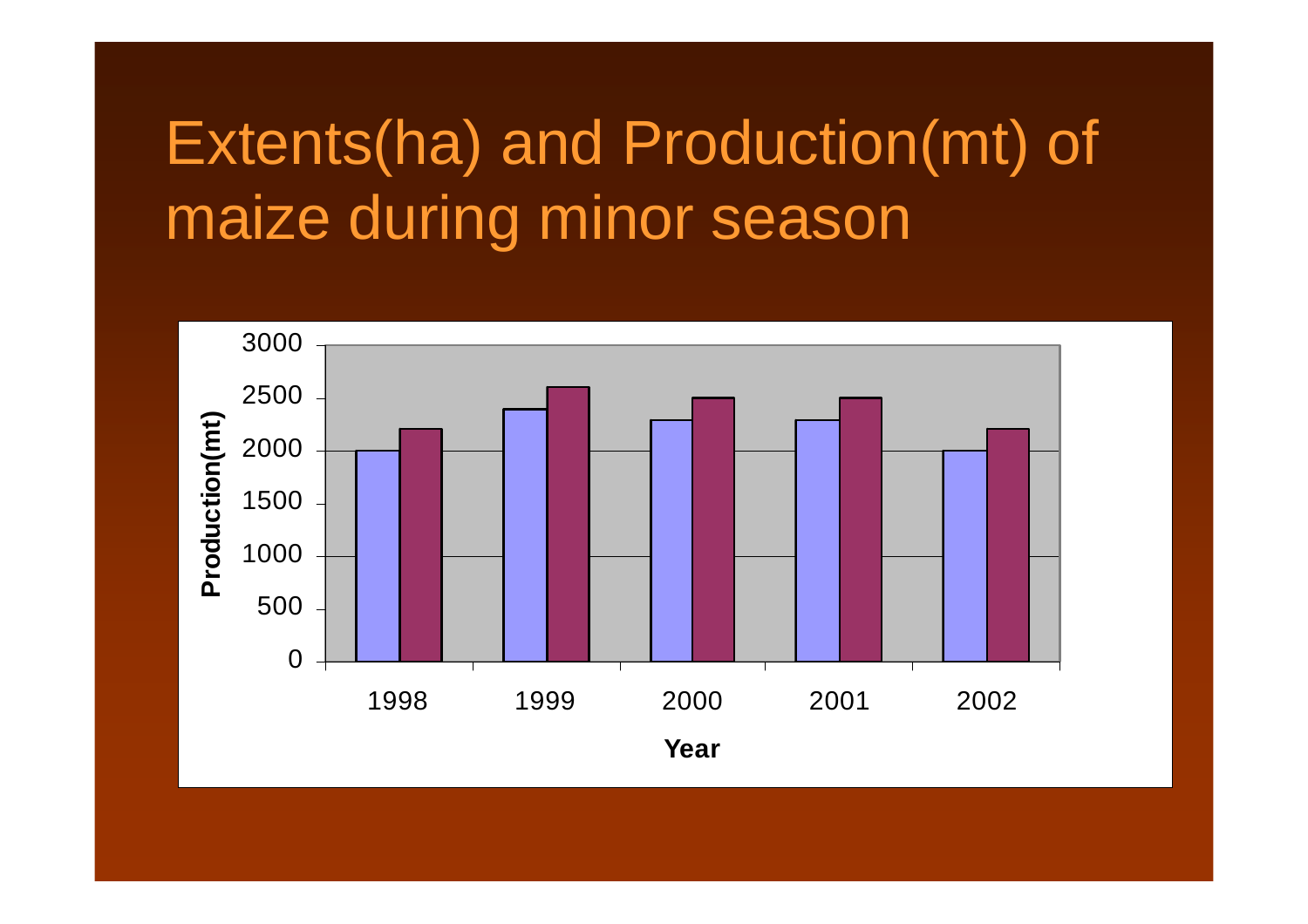### **Extents Cultivated & Production** Last Few Years - Maha Season

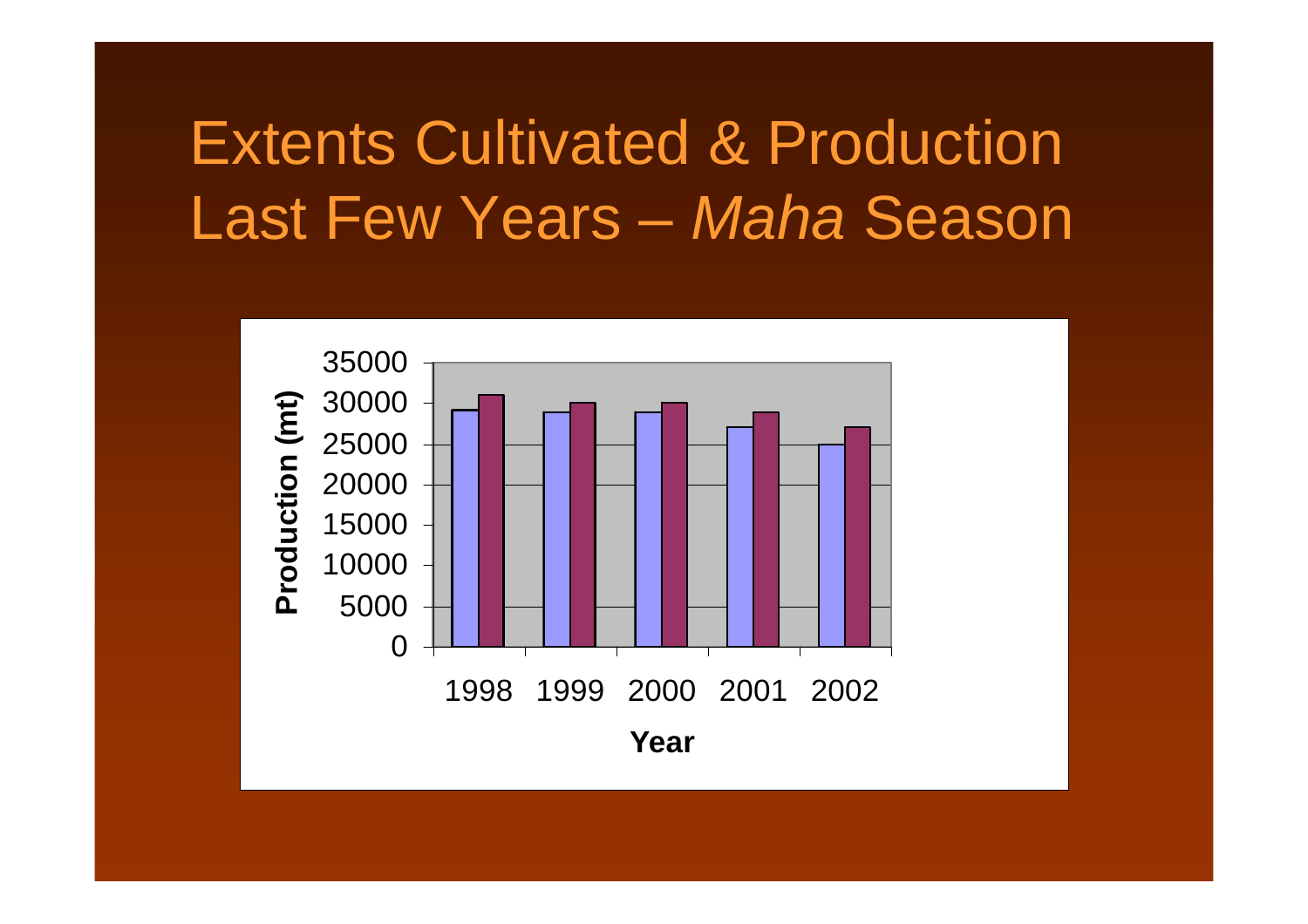#### Cost of Production - 2001/02

|                       | A'pura   | Moneragala |
|-----------------------|----------|------------|
| Total cost (Rs/ac)    | 10155.96 | 7752.00    |
| Average yield (kg/ac) | 1173.00  | 1085.00    |
| Unit cost (Rs/kg)     | 8.66     | 7.15       |
| Selling price (Rs/kg) | 14.27    | 12.30      |
| Income (Rs/ac)        | 16738.00 | 13378.59   |
| Profit (Rs/ac)        | 6582.70  | 5625.59    |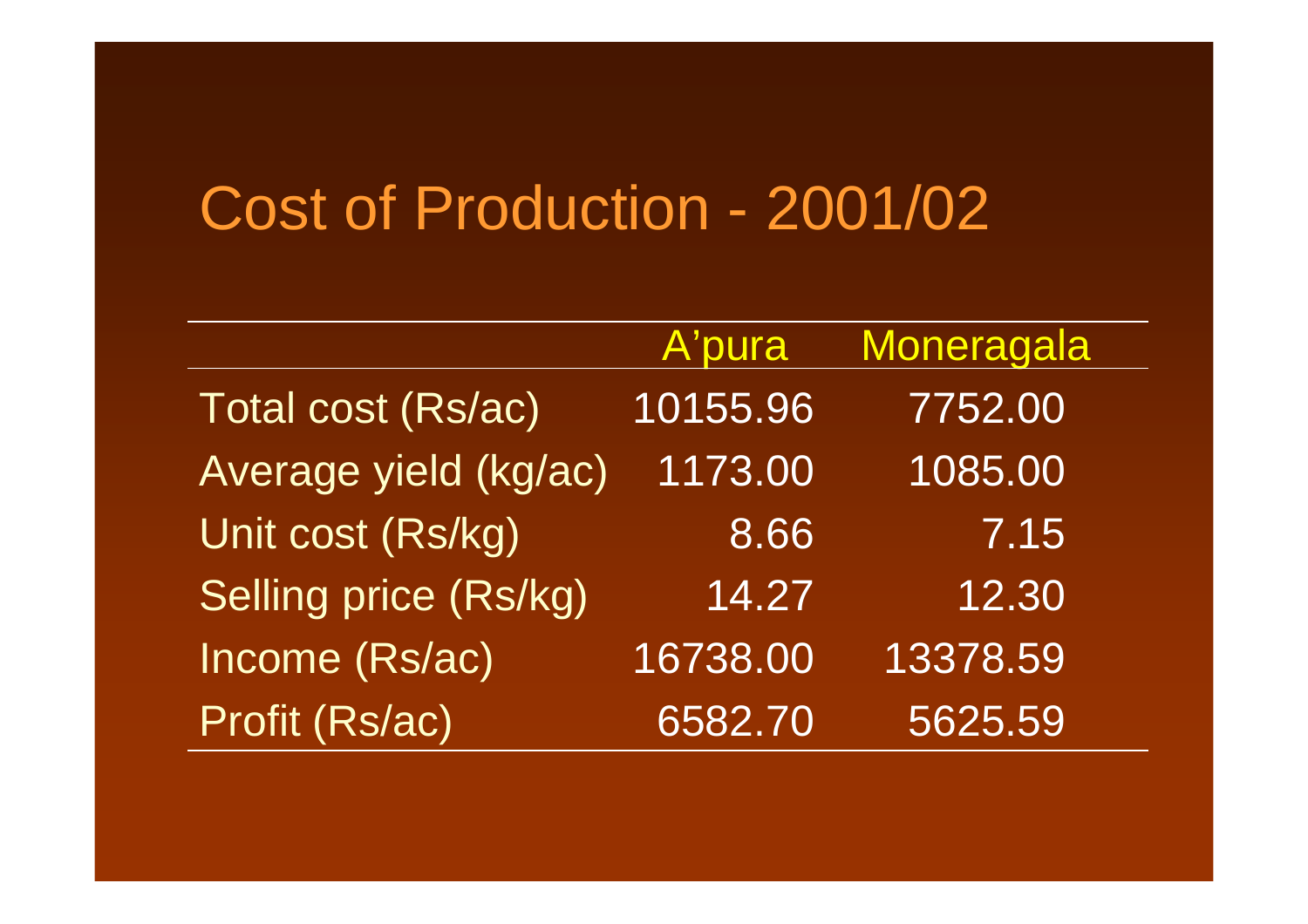### Imports of Maize

- Mainly for feed
- $\bullet$  Feed 80% of the requirement
- Mainly from China, USA, Indonesia and Argentina
- $\bullet$  Few importers (1991 9) Major importers 3One importer  $>65\%$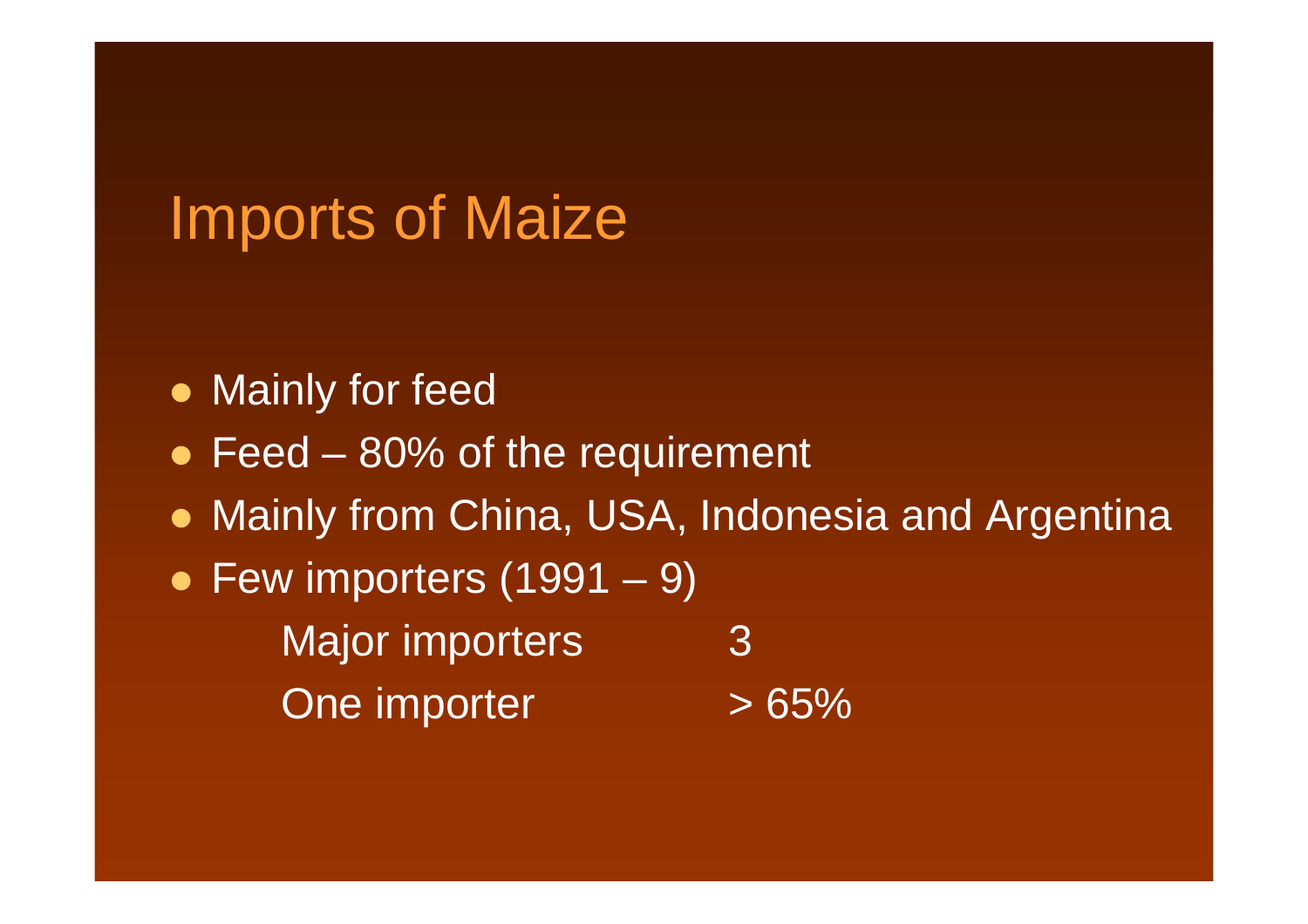# Imports during last five years

| Year | Amount | <b>Value</b> |                  |
|------|--------|--------------|------------------|
|      | (Mt)   | Rs. Mil.     | <b>CIF Rs/kg</b> |
| 1998 | 106537 | 939          | 8.82             |
| 1999 | 125625 | 1115.25      | 8.88             |
| 2000 | 123112 | 1163.25      | 9.45             |
| 2001 | 157401 | 1796.1       | 11.41            |
| 2002 | 94596  | 1206.1       | 12.75            |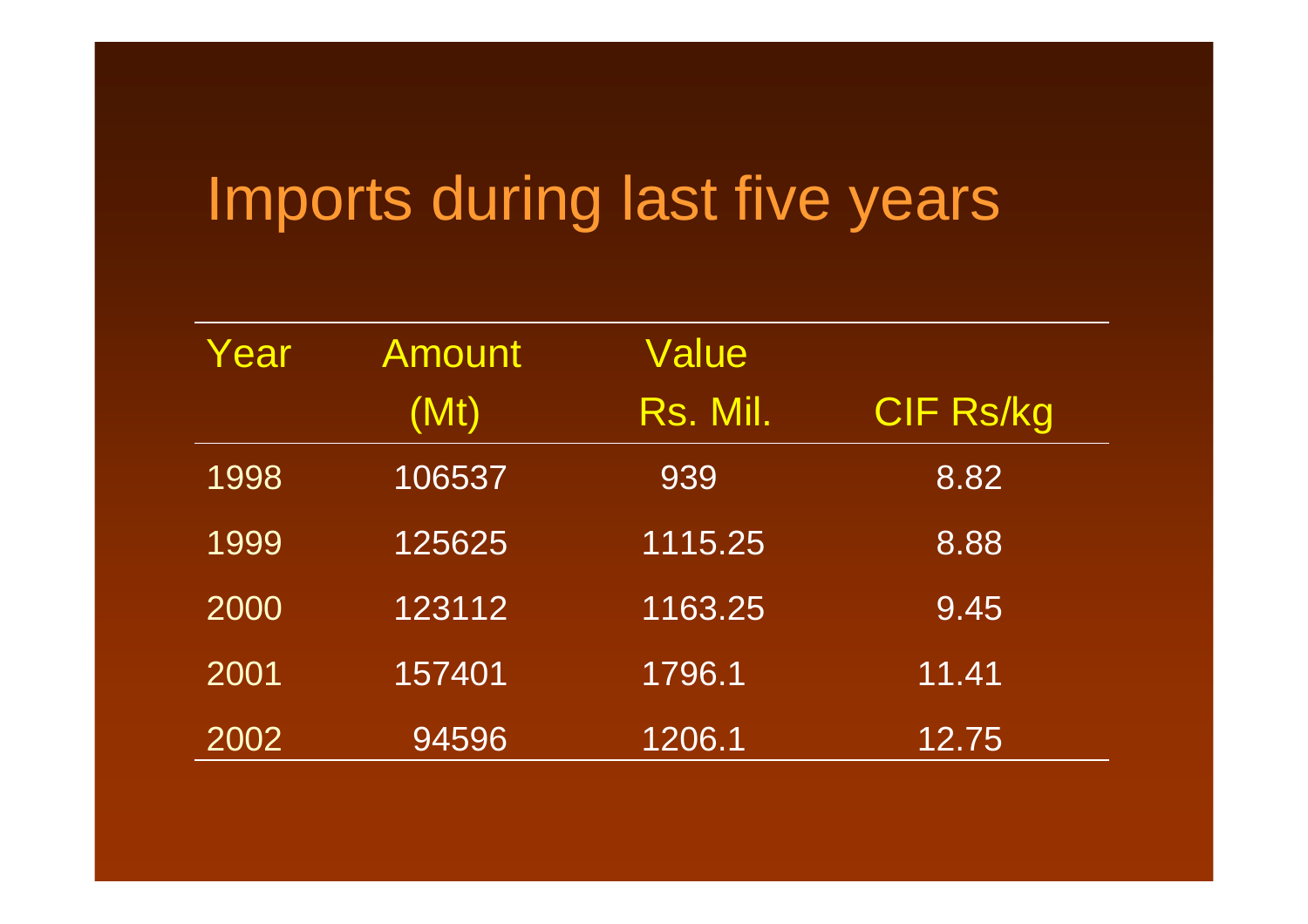

Requirement Thriposha – 3600 – 4000 Mt/yr Other products – 2000 Mt/yr Soymeal – 88510 Mt (2002)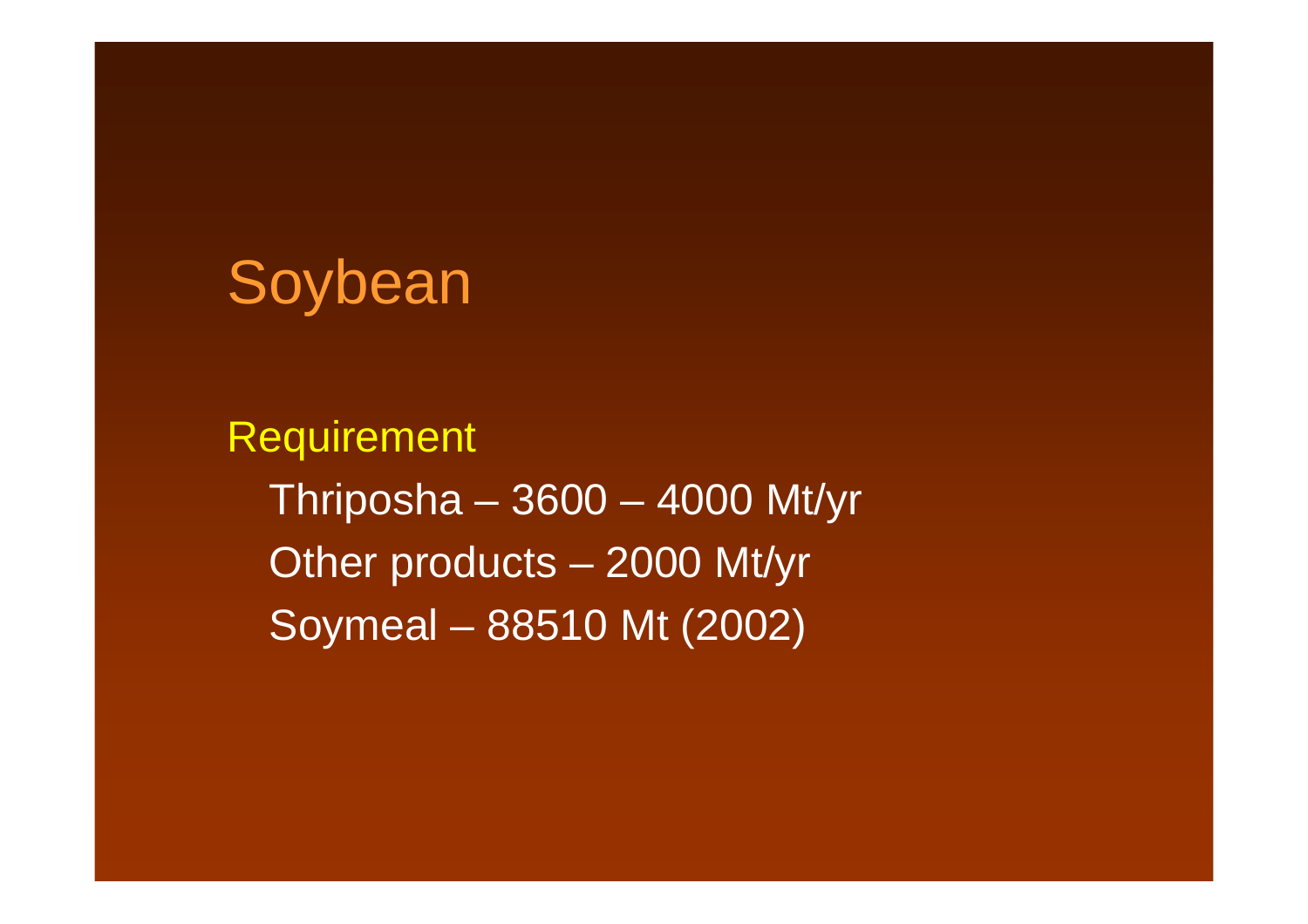# Animal feed industry in Sri Lanka

| Per-capita availability of animal products (kg/yr) |       |  |  |
|----------------------------------------------------|-------|--|--|
| <b>Meat</b>                                        | 4.54  |  |  |
| Eggs                                               | 2.63  |  |  |
| <b>Fish</b>                                        | 11.73 |  |  |
| <b>Milk</b>                                        | 15.34 |  |  |
| Milk & milk products                               | 31.74 |  |  |

Source: Dept. of Census & Statistics(1999)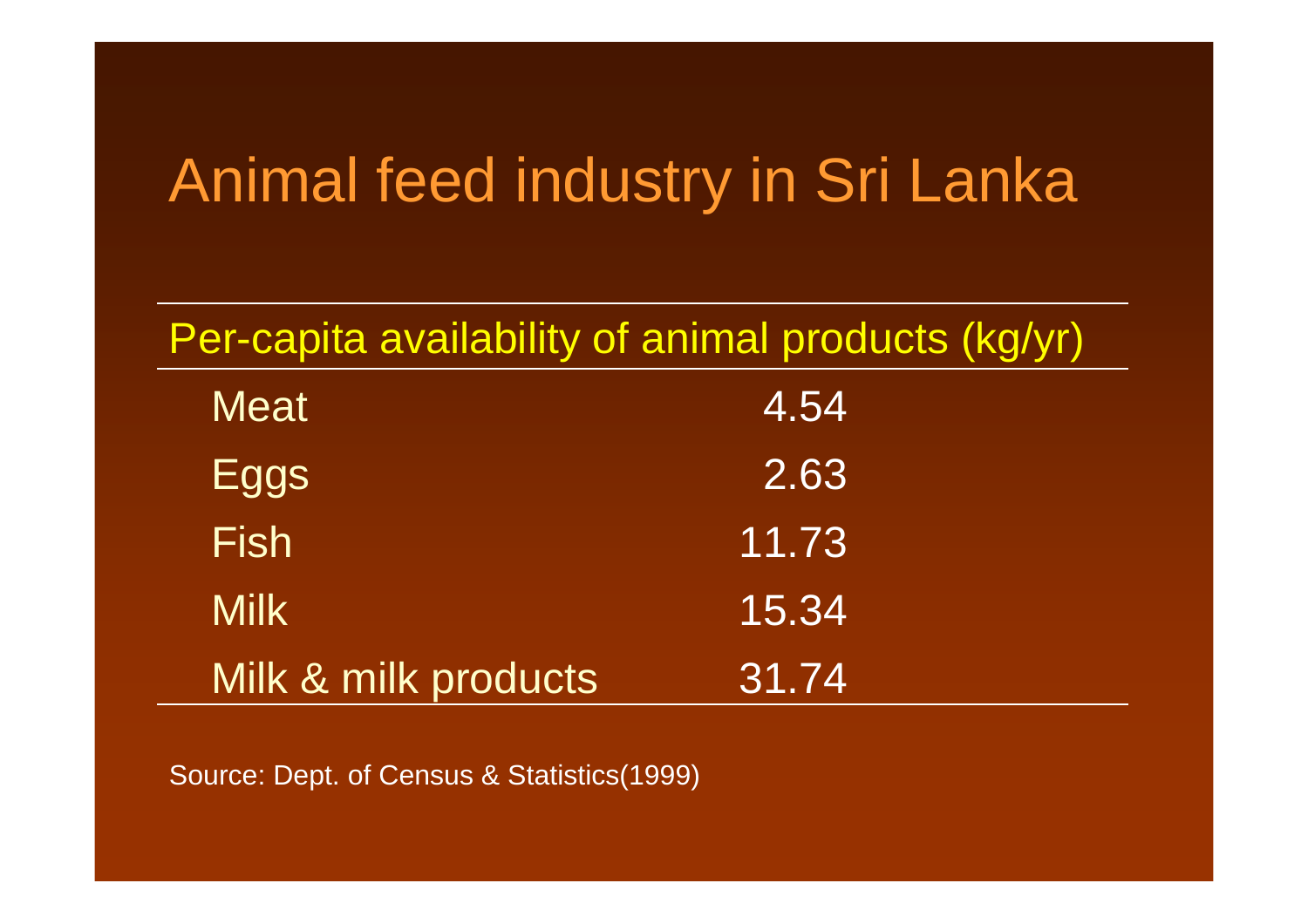# Animal Feed Production in Sri Lanka (Mt/Yr)

| <b>Poultry</b>     | 350,000 |
|--------------------|---------|
| <b>Dairy</b>       | 12,000  |
| Pig                | 8,000   |
| Other              | 5,000   |
| <b>Self mixing</b> | 80,000  |

Source: Dept. of Census & Statistics(2000)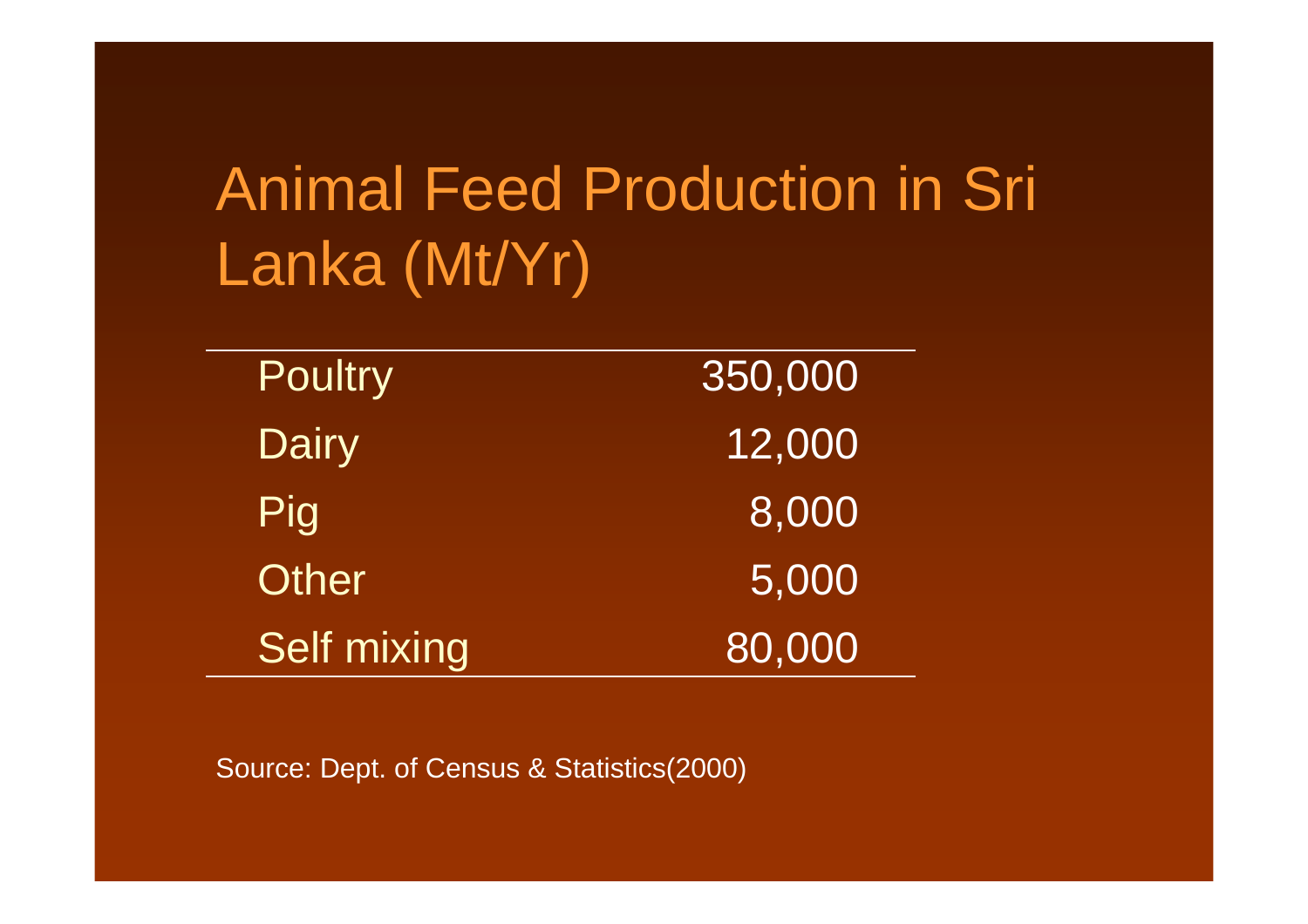# Local and imported raw materials for animal feed production

| <b>Raw</b>                  | <b>Usage(mt)</b> | <b>Local</b>          | <b>Imports(mt)</b> |  |
|-----------------------------|------------------|-----------------------|--------------------|--|
| material                    |                  | <b>Production(mt)</b> |                    |  |
| <b>Maize</b>                | 175,000          | 32,948                | 125,000            |  |
| <b>Soybean</b>              | 75,000           | 728                   | 75,000             |  |
| <b>Rice polish</b>          | 100,000          | 412,000               | nil                |  |
| <b>Coconut cake</b>         | 15,000           | 32,648                | nil                |  |
| <b>Fish meal</b>            |                  |                       |                    |  |
| <b>Gingelly meal</b>        |                  |                       |                    |  |
| <b>Wheat and wheat bran</b> |                  |                       |                    |  |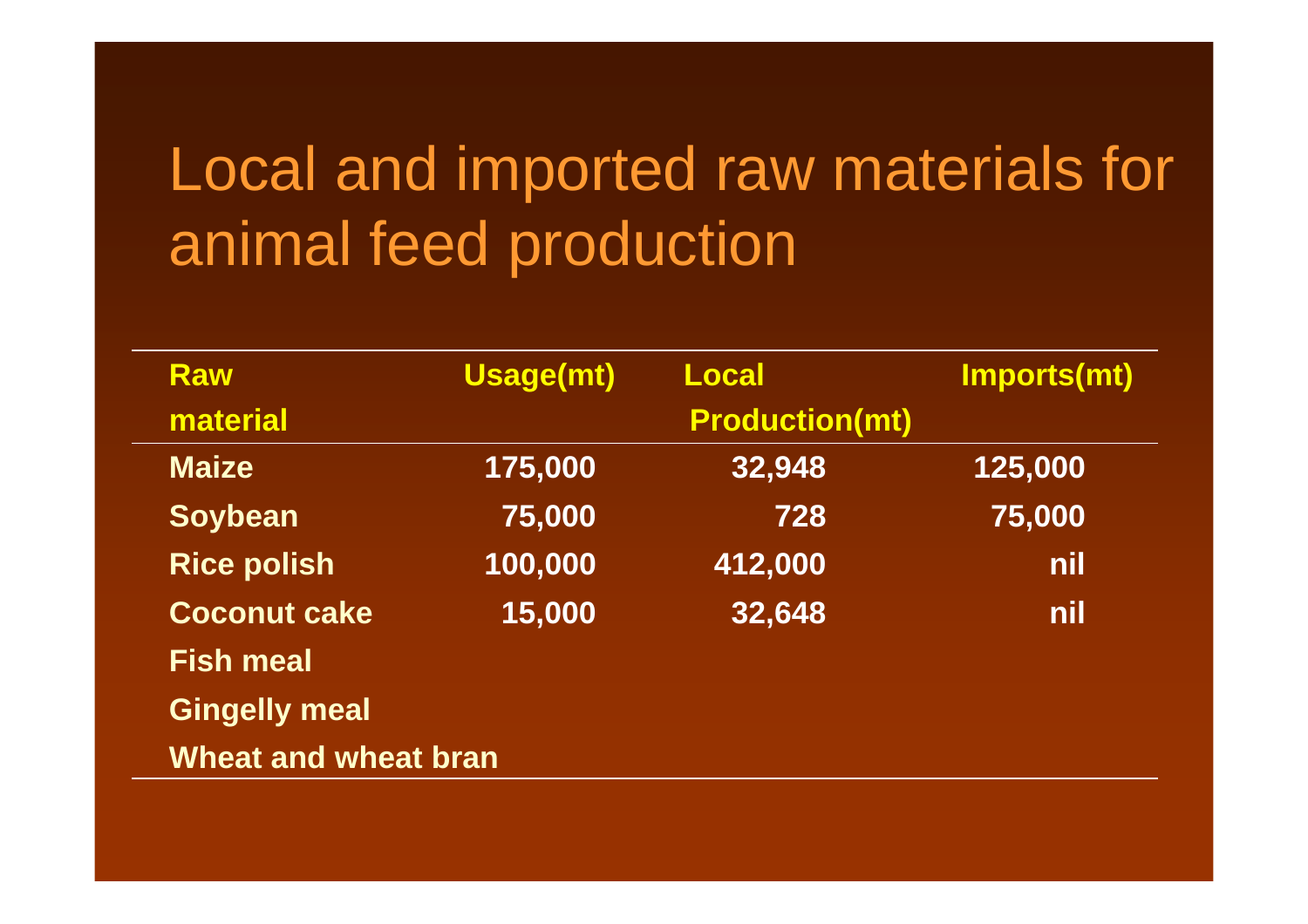# Production, usage and demand of major raw materials

- Maize
	- Local production 50,000 mt; imports 125,0000 mt
- Soybean
	- 100% imported; no processing facilities
	- Local production for human consumption
- Rice bi-products
	- Bran/polish < 50% used in compounded feed
- Coconut poonac
	- Fed to dairy cattle, inferior than soy meal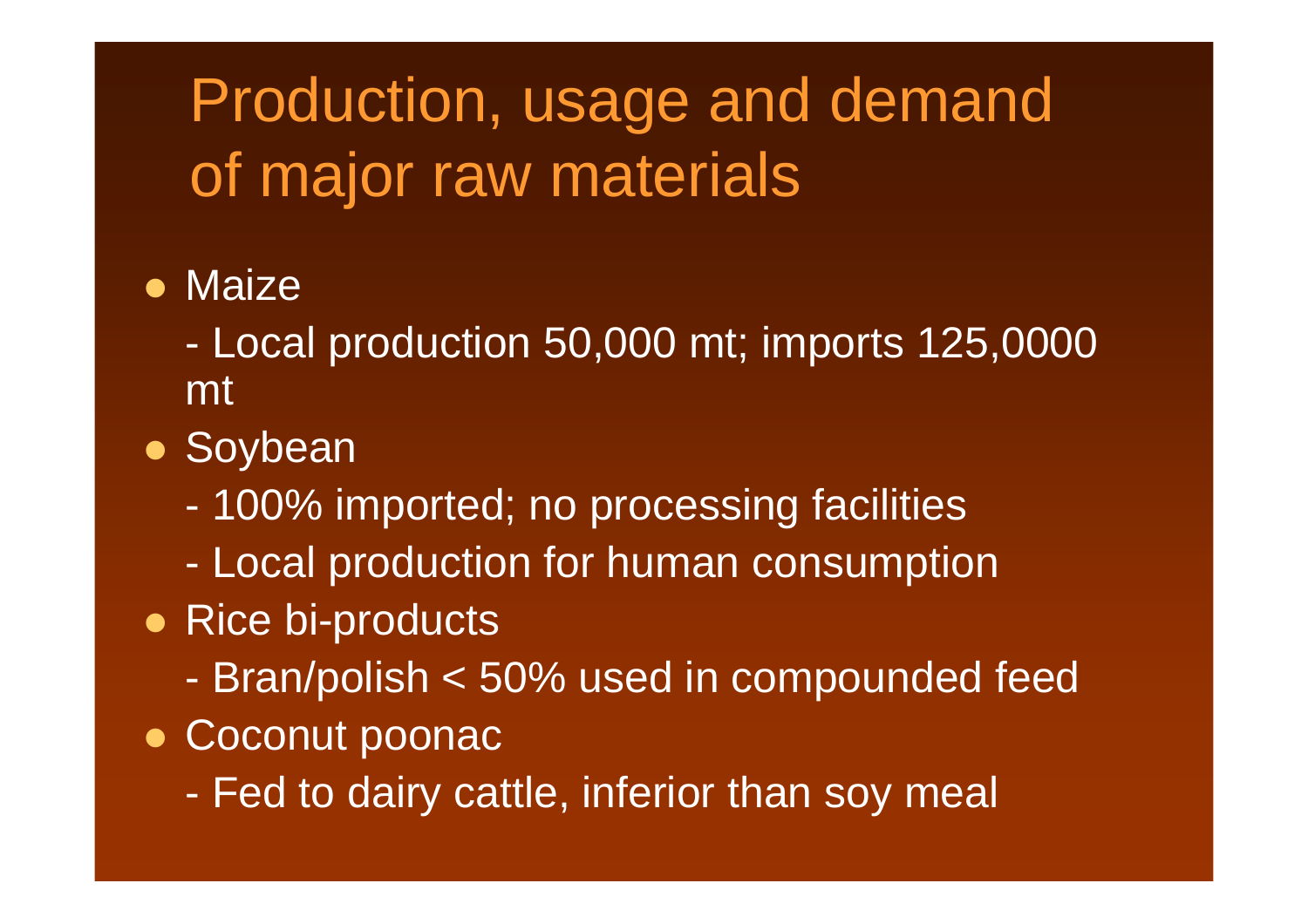### Biotechnological applications in animal feed in Sri Lanka

- Ban of imports of GM materials to the country 2001
- Use of amino acids
- Use of prebios and probios
- Research in universities on biotechnological applications in animal nutrition